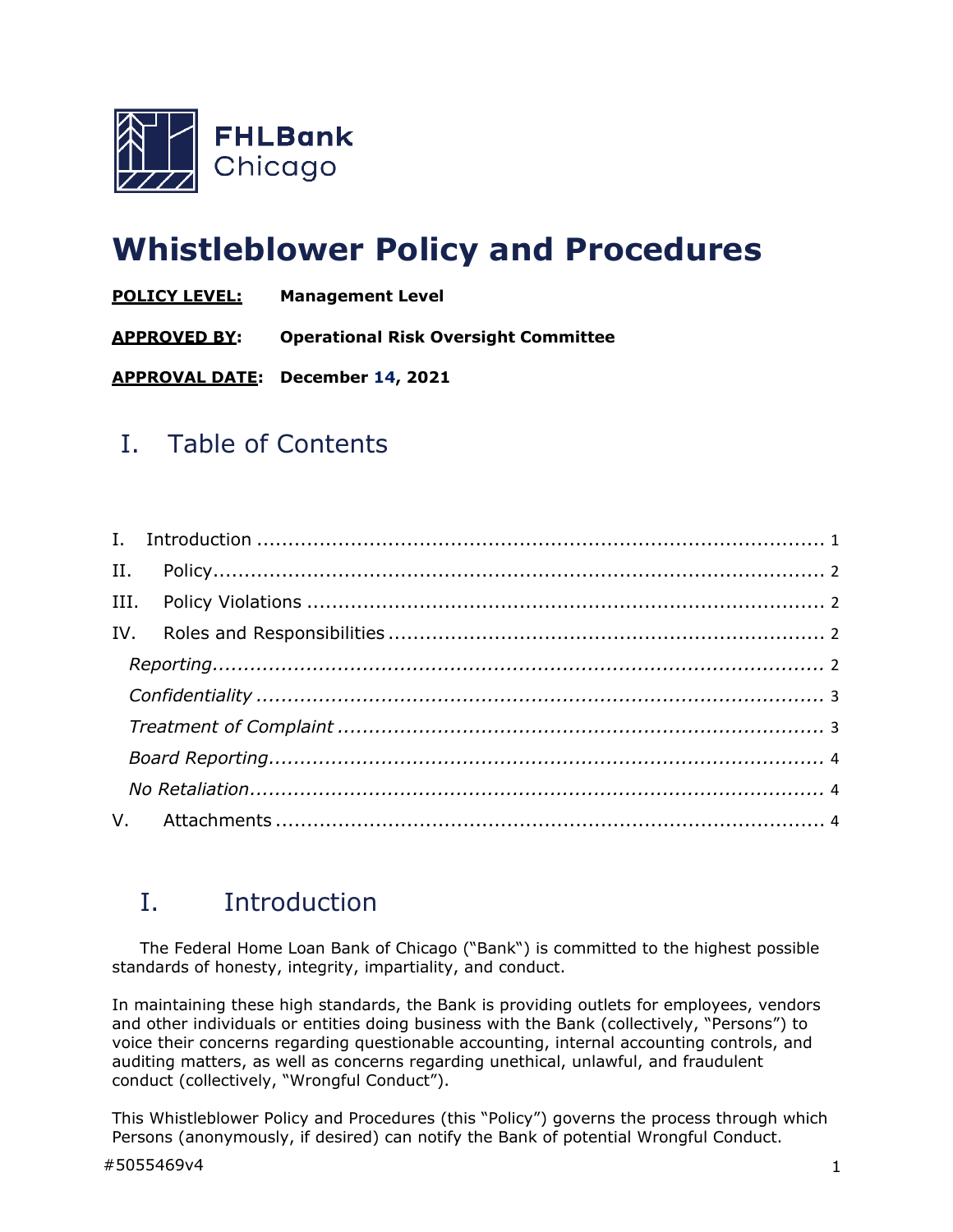# <span id="page-1-0"></span>II. Policy

The Governance Risk & Compliance Manager will oversee this Policy and will review this Policy annually with key stake holders. The Policy has been approved by the Operational Risk Oversight Committee of the Bank and is effective December 15, 2021. The Bank's Audit Committee will be notified of any changes to this Policy.

All Persons should promptly report any actual or possible Wrongful Conduct to the Bank. The Bank encourages each Person to first raise their complaints with Bank supervisors or management (including Executive management).

However, in the event a Person does not feel comfortable raising a complaint through these channels, the Person is encouraged to report the complaint via the Bank's outside vendor, EthicsPoint, which will ensure that individual complaints are communicated (anonymously, if desired) to the Bank's management.

Reporting through EthicsPoint is intended to supplement, and not replace established communication channels. This Policy is not intended to address employment-related complaints that do not rise to Wrongful Conduct (for example, certain employee questions regarding compensation and job performance); such complaints should be reported through the current Human Resources channels.

The Bank is committed to protecting the rights of those employees who report issues directly to management or through EthicsPoint. The Bank will not retaliate against any employee who reports information in good faith regarding Wrongful Conduct. This means that an employee does not need to be right about their reporting, only that they told the truth as they knew it. Every Bank manager has a responsibility to create a work environment in which employees can raise ethical and other concerns without fear of dismissal, retaliation or adverse action of any kind.

### <span id="page-1-1"></span>III. Policy Violations

Violators of this Policy, including deliberate misuse of the EthicsPoint hotline or website, may be subject to disciplinary action.

### <span id="page-1-2"></span>IV. Roles and Responsibilities

#### <span id="page-1-3"></span>*Reporting*

This Policy is generally intended to apply to reports, complaints or concerns (collectively, "complaints") involving Wrongful Conduct. Any Person with concerns regarding Wrongful Conduct can anonymously report a complaint through EthicsPoint by telephone or the Internet at:

Telephone Number: (866) 294-5579 Internet Address: [www.ethicspoint.com](http://www.ethicspoint.com/) EthicsPoint will accept, verify, and log any complaints received.

Alternatively, any Person wishing to communicate directly with an individual at the Bank to register a complaint may contact Bank supervisors or management, including the Bank's General Counsel or General Auditor.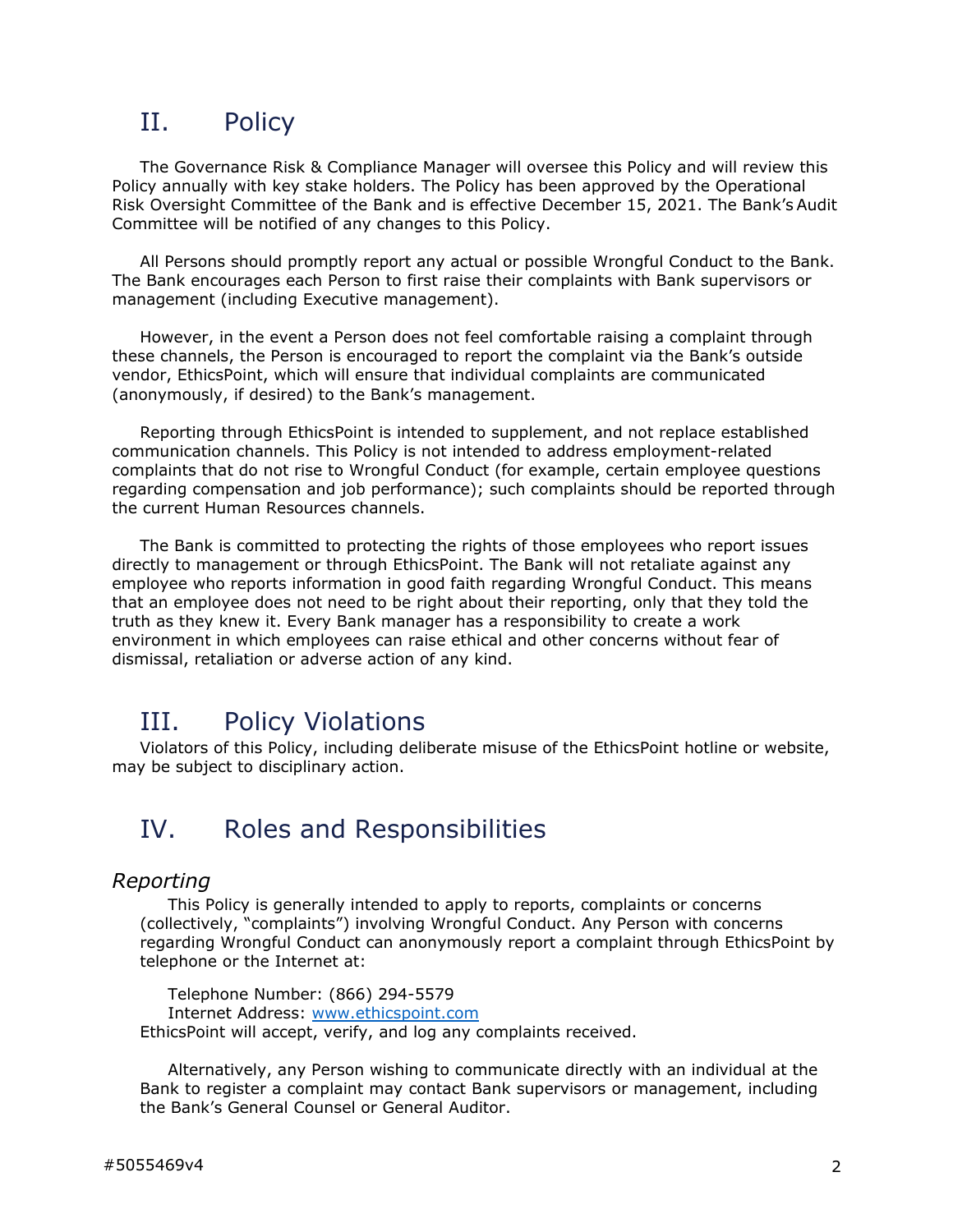The reporting Person should provide names, dates, places, and other details sufficient to facilitate an effective investigation. Although the reporting Person is not expected to prove the truth of an allegation, the reporting Person needs to demonstrate that there are sufficient grounds for concern.

#### <span id="page-2-0"></span>*Confidentiality*

To help facilitate an investigation, the Bank encourages each Person to identify themselves when making a complaint under this Policy. However, any Person who does not want to be identified is entitled to register a complaint anonymously.

The Bank will treat all complaints in a confidential manner. If the Person has identified himself or herself when making a complaint, the Bank will exercise particular care to keep the Person's identity confidential until a formal investigation is launched. Thereafter, the identity of the Person who registered the complaint will be kept confidential unless disclosure is required to investigate the complaint or is required by law or regulation.

#### <span id="page-2-1"></span>*Treatment of Complaint*

If a complaint is received through EthicsPoint, EthicsPoint shall notify the Bank's General Counsel and General Auditor of the complaint. If a complaint received through EthicsPoint involves the General Counsel or the General Auditor, the complaint will not be directed to that individual. All complaints received through EthicsPoint will also be directed to the Chairperson of the Audit Committee

Whether reported through EthicsPoint's hotline or website, the complainant will receive an acknowledgment of receipt of the complaint, if the complainant has provided his/her name. All complaints covered by this Policy will be initially reviewed and evaluated by the Bank's General Auditor and General Counsel (except as provided above). The General Counsel and the General Auditor shall make the initial determination regarding whether a complaint potentially involves Wrongful Conduct. If the complaint does not potentially pertain to Wrongful Conduct, it will be forwarded to the proper channel, such as the Bank's Human Resources group.

Unless the complaint involves the General Counsel, the General Counsel shall direct the investigation of each complaint regarding Wrongful Conduct using all resources he or she deems necessary, including the involvement of outside counsel. If the complaint involves the General Counsel, then the General Auditor will direct the investigation of the complaint. Confidentiality will be maintained to the fullest extent possible, consistent with the need to conduct an adequate review. Whoever directs the investigation will ensure that the appropriate leadership, including the Bank's Chief Executive Officer and Board of Directors, are informed of any steps taken. Any action taken will depend on the nature of the complaint and/or any resulting investigation.

Additional routine access is granted to members of the Board of Directors and Senior Management as seen in Appendix 1 (FHLBC EthicsPoint Whistleblower Report Access Distribution Hierarchy). The EthicsPoint administrator after discussion with the General Counsel and General Auditor, can modify access.